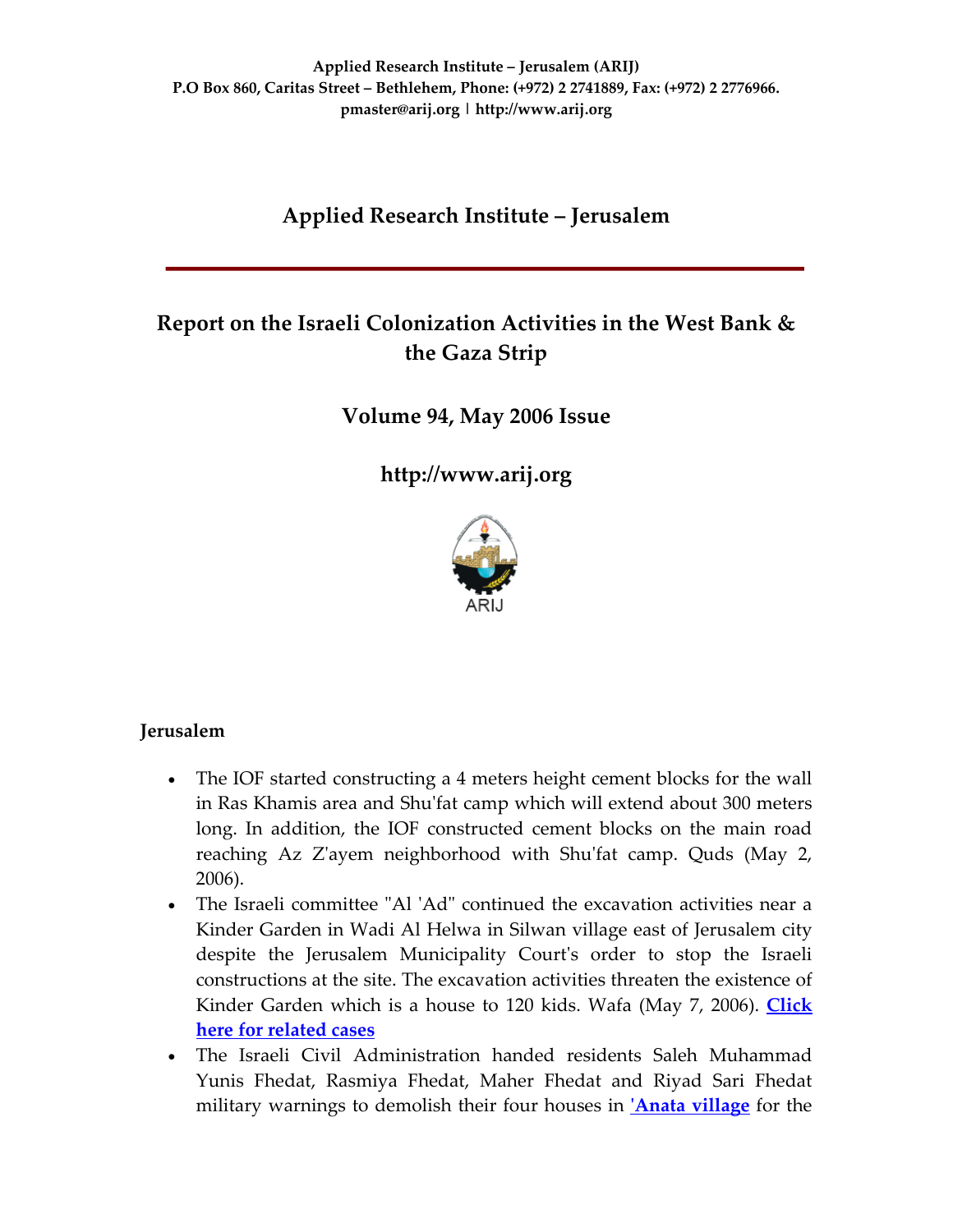construction of the Segregation Wall and for the erection of Road # 70. In addition, the Jerusalem Municipality court charged residents Mahmud Omar Abu Hussein, Fatma Najeeb Abu Hussein, Intesar Mahmud Omar Abu Hussein and Amna Naser Abu Hussein in Jabal Al Mukabbir with penalties for not having building licenses. Quds (May 9, 2006).**See Map of ʹAnata**



- The IOF demolished the two‐storey house of Al Jaʹbary family in Beit Hanina neighborhood under the pretext of not having building licenses. The IOF forced all dwellers to evacuate the house under the threat of weapons and did not give them any chance to salvage any of their belongings. Wafa (May 9, 2006).
- The Israeli troops demolished the 90 m<sup>2</sup> house of Barakat Abu Sarhan in Jabal Al Mukabbir for not having building permits. Quds (May 10, 2006).
- The Jerusalem Municipality Court charged resident Samiya Hdidoun NIS 25,000 as a penalty for not having building permits in Jabal Al Mukabbir in Jerusalem. Quds (May 11, 2006).
- The Israeli forces constructed an iron gate on the Wall's path separating residents of Al Sawahira Al Sharqiya and Al Sawahira Al Gharbiya from each other, allowing only Palestinians holding Jerusalem IDʹs from accessing it and others were forced to pass through Al Zaytoun terminal. Quds (May 11, 2006).
- An Israeli report assured that Jerusalem Municipality demolished 76 Palestinian houses out of 80 in the old city of Jerusalem during the year of 2005; while 28 houses were demolished in Western part of Jerusalem out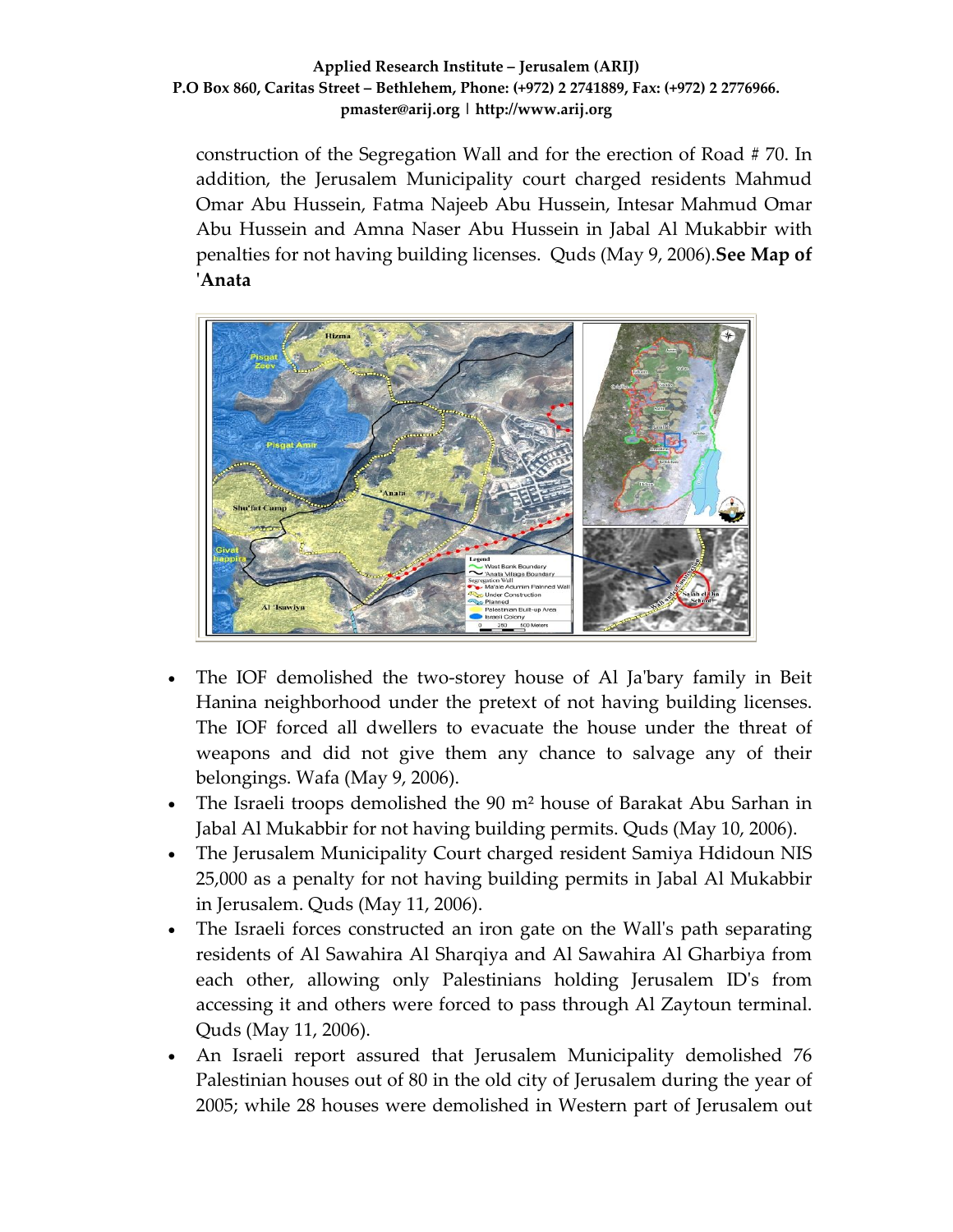of 40 in the same year. Arabs48 (May 17, 2006). **Click here for [related](http://www.poica.org/editor/case_studies/view.php?recordID=819) [cases](http://www.poica.org/editor/case_studies/view.php?recordID=819)**

- The Israeli Reconciliation Court issued a restraining order to stop constructing the part of the Segregation wall along Al 'Issawiya- 'Anata-Al Zʹayem bypass road extending to **Maʹale Adumim [settlement](http://www.poica.org/editor/case_studies/view.php?recordID=656)**; The restraining order also included the halt of construction at the nearby road which is planned to be used by Palestinians only and will connect the nortehrn West Bank Governorates with the southern ones. (May 18, 2006).
- The IOF partially demolished the house of 'Abed El Qader Abu Sneineh in Wadi El Joz neighborhood in Jerusalem for not being licensed. Quds (May 19, 2006).
- The Israeli Supreme Court rejected an appeal handed by Palestinian residents of Al 'Ezzariya to stop the construction of the Wall around Ma'ale Adumim bloc of settlements. Arabs48 (May 23, 2006).
- In a report issued by "The Israeli institute for Jerusalem studies" assured that the total number of Israeli settlers in East Jerusalem and the surrounding areas reached to 287,000; out of which, 182200 settlers live in East Jerusalem, 30,000 settlers live in Maʹale Adumim settlement bloc, 27,000 settlers live in Bittar Illit settlement, 12100 in Gush Eztion bloc of settlements, 10700 in Givʹat Zeev settlement bloc and 18500 settlers live in Benjamin bloc near East. Jerusalem. Arabs48 (May 25, 2006).
- The Israeli land authority hedged the **Mʹaman Allah [cemetery](http://www.poica.org/editor/case_studies/view.php?recordID=773)** in Jerusalem city with barbed wires, closed the main entrance with cement blocks and hindered Palestinians from accessing it. Quds (May 26, 2006).
- The Israeli committee for planning and construction announced about new plans to construct two new neighborhoods in Ramat Shlomo neighborhood containing 1960 new housing units on 597 dunums of land of Shuʹfat city. Moreover, the committee is planning to construct a road of 10 meters length that will link the two neighborhoods with each other. Quds (May 27, 2006).
- The Israeli authorities handed four residents of SameerAmis area north of Jerusalem city military warnings to demolish their houses under the pretext of being unlicensed. Houses belong to Jubrail Khadr (Two‐ storey house), Akram Abu Shalbak, Kamel 'Abed El Qader and 'Abed El Judy. Wafa (May 29, 2006).
- The Israeli Nature and Parks authority is willing to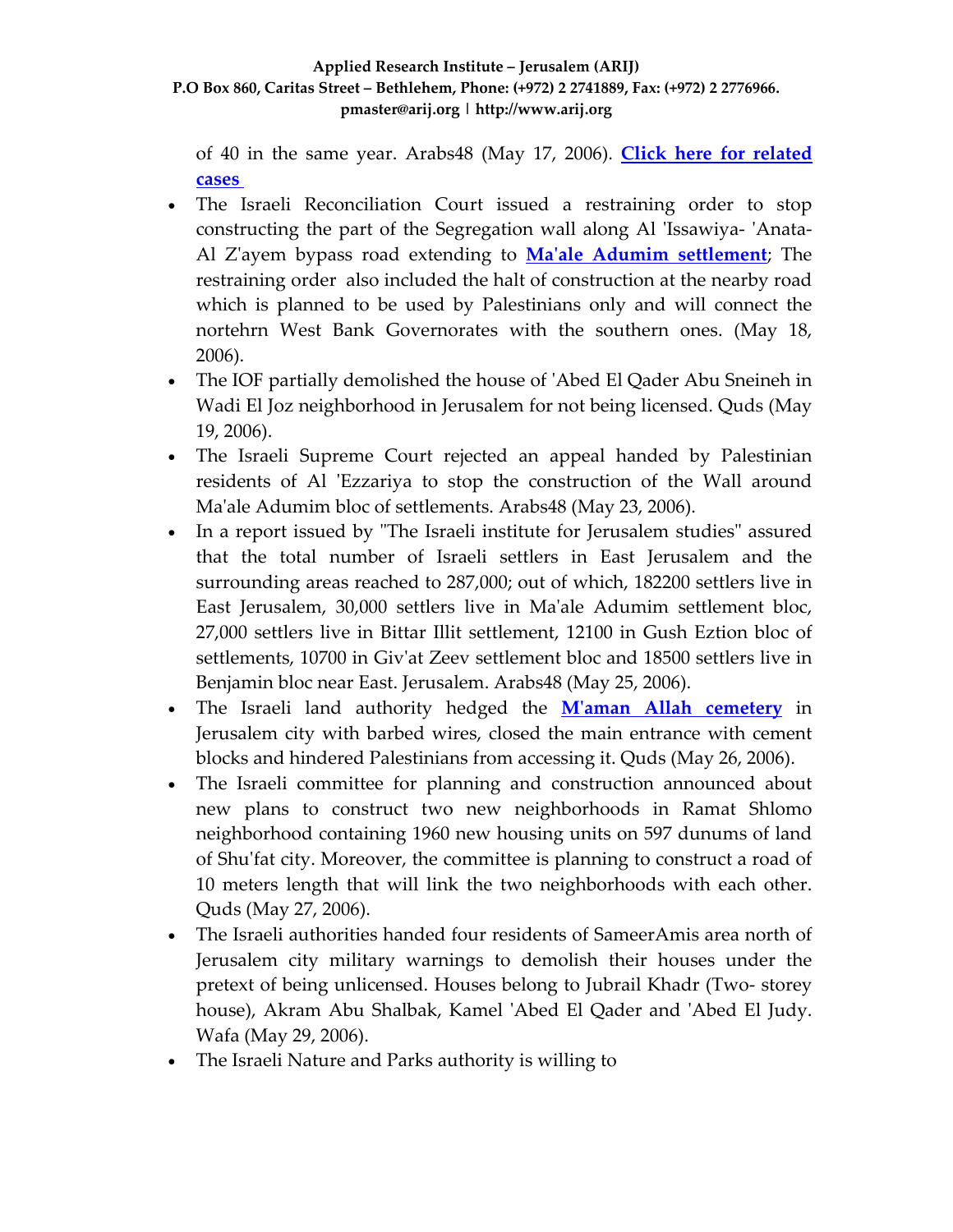- establish a public park over 800 dunums of lands on the slopes of Al Mutala' Mountain- Har Hatzuvim, on the borders of Al 'Issawiya north and At Tur south.
- Develope a touristic road connecting Wadi El Joz north with Silwan area south through the eastern part of the Old city.
- construct a Touristic road that will go through the Palestinian neighborhoods east and south of the Old city in Abu Thuri area, Silwan and Wadi Al Nar. Quds (May 29, 2006).
- The Israeli Central Court of Jerusalem handed seven Palestinian families in Qatanna village northwest of Jerusalem military orders to demolish their houses under the pretext of being constructed on lands owned by the state of Israel. Houses belong to Emad Al Qatanany, Yasir Hamad Tah, Jamal, Ja'far, Musa, 'Abed El Fatah, Muhammad and Yousif Ahmad Al Faqeeh. Quds (May 31, 2006).

## **Bethlehem**

- The Israeli troops staged into Beit Sahour city and aggressed on Beit Sahour Clinic Center, causing severe damages to the entrance and properties. Quds (May 3, 2006).
- The Israeli bulldozers relocated **Al Khader [checkpoint](http://www.poica.org/editor/case_studies/view.php?recordID=839)** on the southern entrance of the village near Bypass Road # 60, 100 meters close to the village in order to commence the construction of the tunnel for the western rural areas (Battir, Husan, Nahhalin and Wadi Fukin). Wafa (May 9, 2006).
- The IOF closed the northwestern entrance of **Al Khadr [village](http://www.poica.org/editor/case_studies/view.php?recordID=768)** south of Bethlehem city with huge cement blocks. Wafa (May 15, 2006).
- The Israeli bulldozers razed agricultural lands in the northwestern entrance of Al Khader village and hindered resident Ahmad Muhammad Salah from accessing his agricultural land in the area. Wafa (May 21, 2006).
- The IOF staged into Al Bad historical museum in Bethlehem city and caused severe damages to the properties. Wafa (May 25, 2006).
- The Israeli bulldozers razed agricultural lands planted with Vine trees in Dhahr El Deir area in Al Khader village for the Segregation Wall; whereby the IOF hedged the agricultural road leading to the agricultural lands west of the village with barbed wires and hindered landowners from accessing their thousands of dunums of lands. Wafa (May 29, 2006).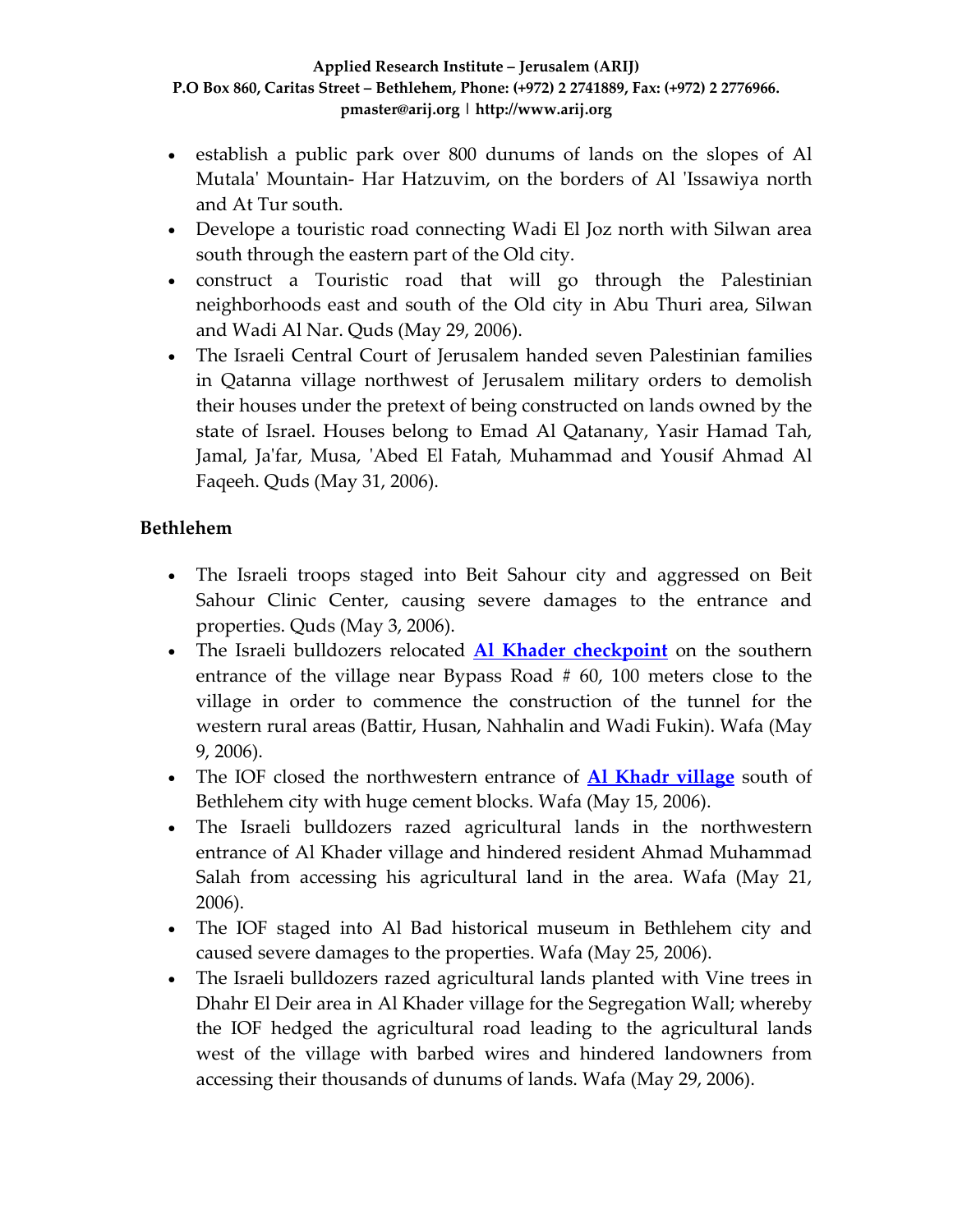• The IOF demolished two poultry farms in **Al [Walajah](http://www.poica.org/editor/case_studies/view.php?recordID=828) village** west of Bethlehem city which belong to Haytham Al 'Araj and Sharef Abu 'Ali. Wafa (May 30, 2006).

### **Salfit**

• The Israeli Ministry of Defense issued an updated wall map which will include a change in the wallʹs path around Ariel bloc of settlements. The updated route will divide the Ariel Finger into two, Ariel and Kedumim and will include the settlements of Emmanuel, Karne Shomron, Kiddumim, Beit Arya and Ofraim in addition to the existed ones; Same time, the updated wall route will ignore the existence of 16 Palestinian villages located between the two fingers as they will be surrounded from all directions with fences in addition to the creation of 2 new Ghettos which will include the villages of Rafat, deir Ballut, Az Zawiya and Azzun Al 'Atmeh. The updated wall map showed that Bypass road #505 which connects the settlements of Ariel bloc with Israel will be hedged from both sides along 250 meters with barbed wires as to provide protection to Israeli settlers accessing the road. Moreover, changes in wall route included the villages of Beit Iksa village northwest of Jerusalem city, Al Jabʹa south of Bethlehem city, and Al Walajeh northwest of Bethlehem City. Quds (May 3, 2006).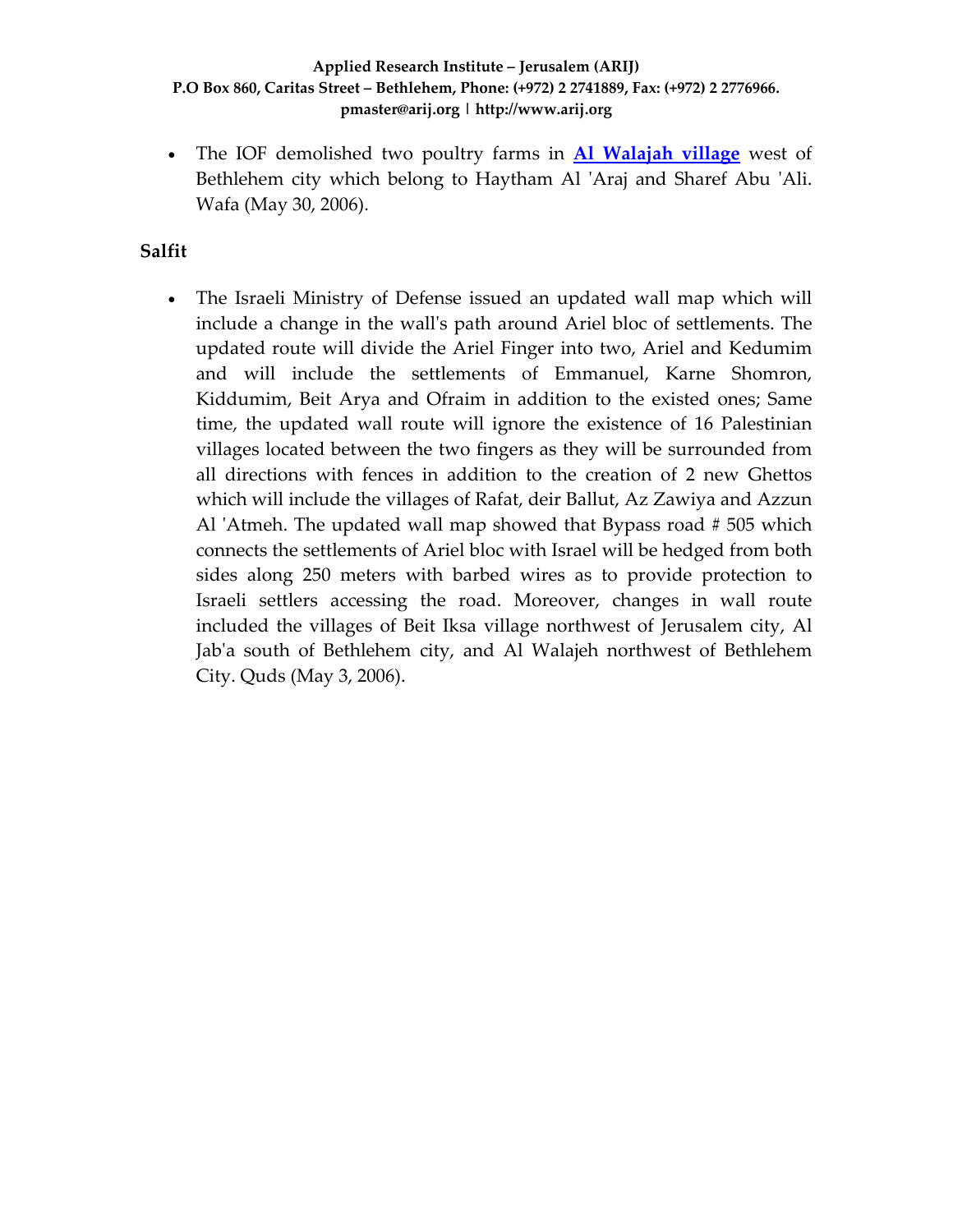**Applied Research Institute – Jerusalem (ARIJ) P.O Box 860, Caritas Street – Bethlehem, Phone: (+972) 2 2741889, Fax: (+972) 2 2776966. pmaster@arij.org | http://www.arij.org**



• The Israeli forces continued the construction of the Segregation Wall north of Salfit city which will surround Ariel settlement from its four directions.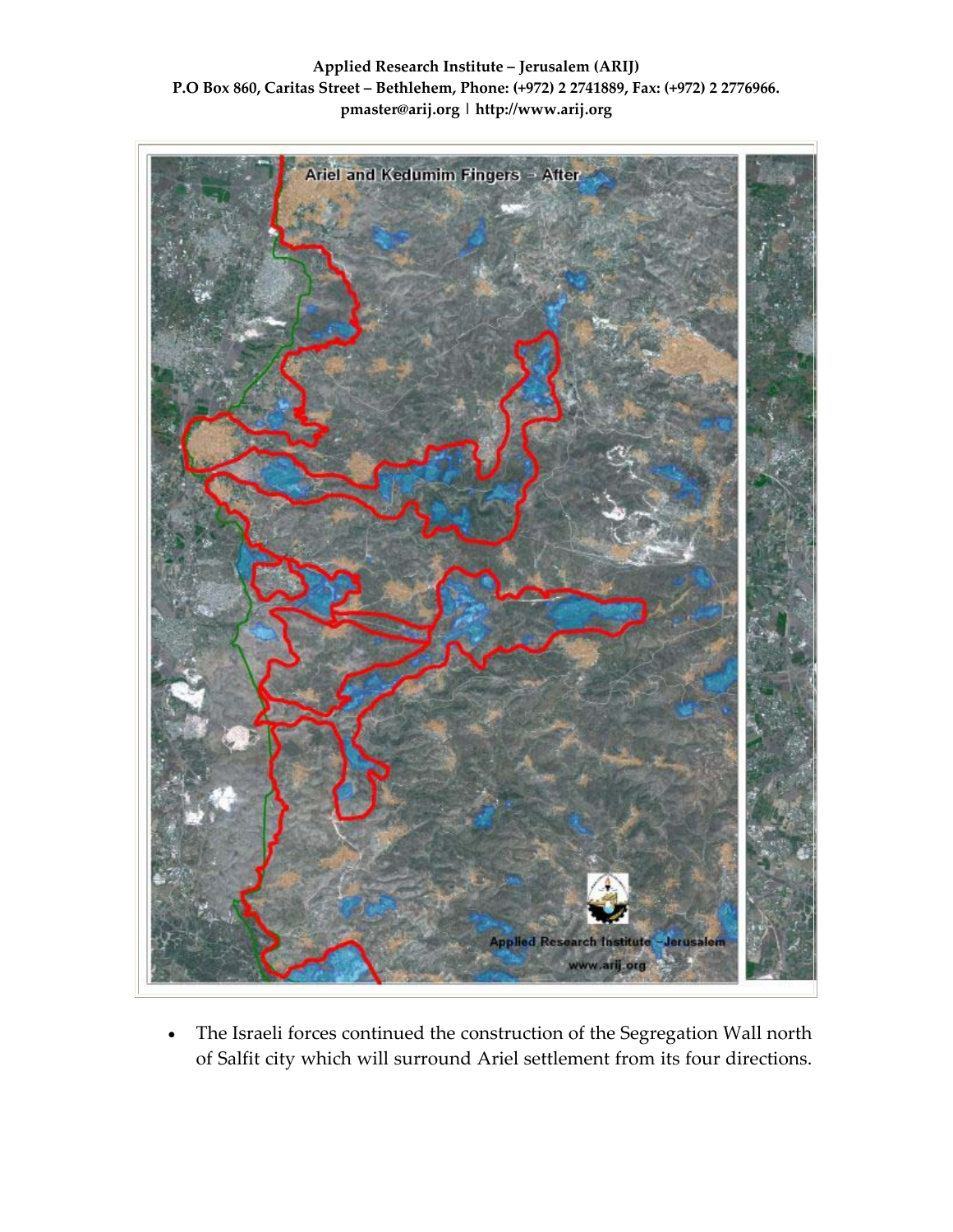As a result, thousands of dunums of lands planted with Olive trees will be isolated behind the Wallʹs path. Wafa (May 9, 2006).

• The Israeli bulldozers staged into Burqin village west of Salfit and demolished two houses owned by Mwafaq Tawfiq ʹAbed El Rahman and 'Abed El 'Aziz 'Ezat Khater uner the pretext that the houses were built without licenses. Maan news (May 29, 2006).

# **Ramallah**

- The IOF hindered residents from Jenin, Tulkarm and Nablus Governorates north of the West Bank from accessing Al Nabi Elias checkpoint south of Salfit in a way to separate the northern part of the West Bank from its southern one. Wafa (May 5, 2006).
- The IOF dynamited a two-storey building and several numbers of commercial stores in Al Bhalouʹ area in Ramallah city, causing severe damages. Ma'an news & Wafa (May 23, 2006).
- The Israeli settlers set fire into a Palestinian house in **Balʹin [village](http://www.poica.org/editor/case_studies/view.php?recordID=599)** in Ramallah governorate, causing severe losses to the house. Wafa (May 28, 2006).**See Map of Balʹin**

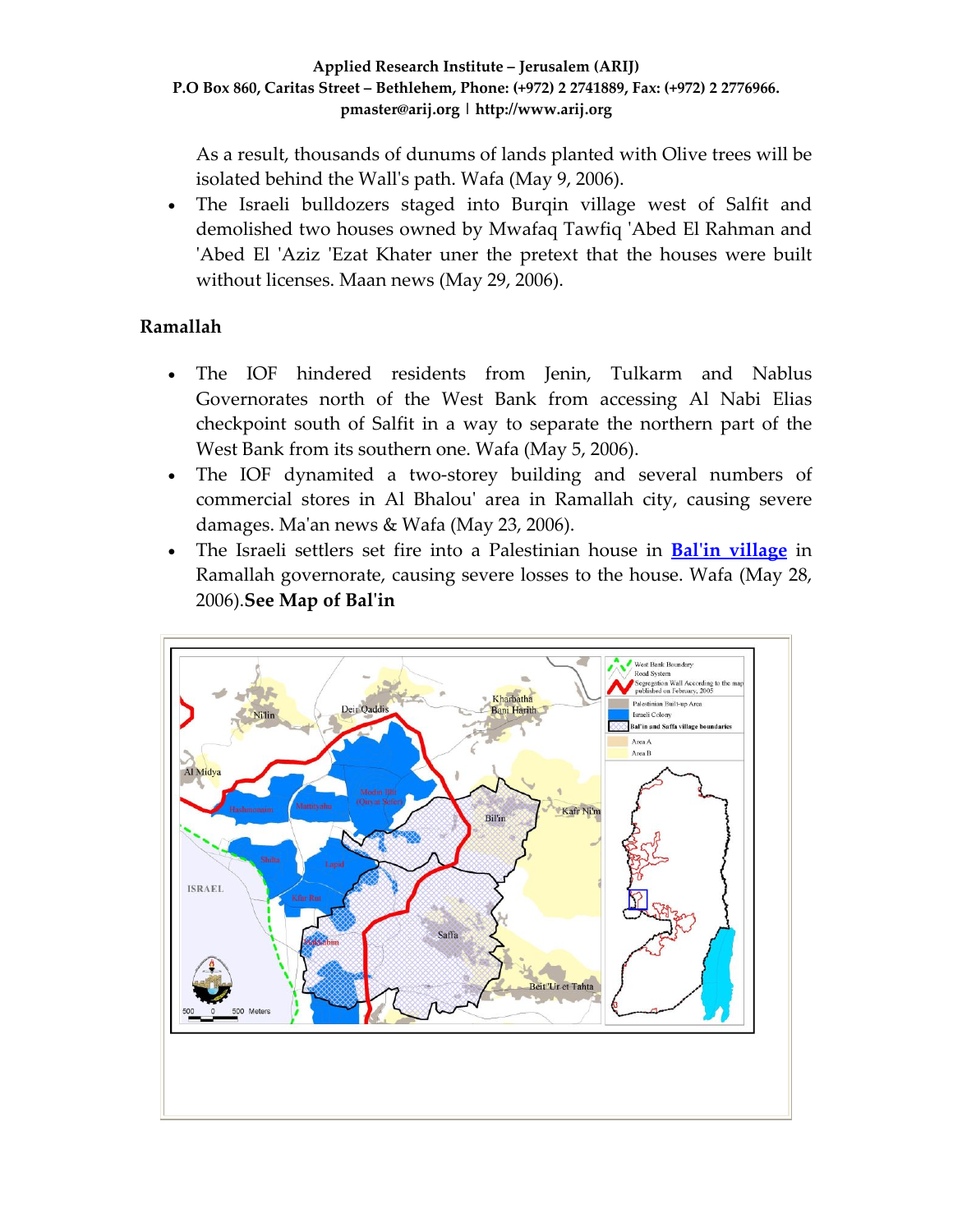### **Jericho**

• The Israeli bulldozers razed the stalls in Marj Na'ja and Marj Ghazal villages to the north of Jericho. Stalls belong to Nader Mahmud Khalil, Wael Mahmud Khalil, 'Ayed Jamil, Muhammad Ahmad Rashed and Yousif Hassan. Wafa (May 15, 2006).

### **Tubas**

- The IOF notified Palestinian farmers of Tammun and Tubas north of the West Bank of their intention to confiscate their vehicles behind the two erected trenches in Sahl Al Beqaʹa if they try to move them. It is worth mentioning that more than 20,000 dunums of agricultural lands are isolated behind the trenches. Wafa (May 3, 2006). **Click here for related reports** (**[R1](http://www.poica.org/editor/case_studies/view.php?recordID=654)** & **[R2](http://www.poica.org/editor/case_studies/view.php?recordID=745)**)
- The Israeli authorities continued constructing the Israeli religious University in Wadi El Maleh area in the northern valleys. Wafa (May 6, 2006).
- The IOF finished the construction of an electronic fence around Mechola settlement in the northern valleys in order to provide security to Israeli settlers. Wafa (May 7, 2006). **Click here for related reports** (**[R1](http://www.poica.org/editor/case_studies/view.php?recordID=654)** & **[R2](http://www.poica.org/editor/case_studies/view.php?recordID=745)**)
- The Israeli forces demolished more than 13 agricultural stalls in Bardala and Kardala towns in the northern valleys east of Tubas and announced road 90 as a closed military area, hindering the Palestinian access to it. Among the owners, the following were known: Saleh Fuqaha, Mu'taz Sawafta, ʹAwad Muhammad ʹAwad, Jihad Daraghma, ʹAkef Sawafta, Muntaser Fuqaha, Samir Sawafta and Hamuda Sawafta. Wafa (May 14, 2006). **Click here for related reports** (**[R1](http://www.poica.org/editor/case_studies/view.php?recordID=654)** & **[R2](http://www.poica.org/editor/case_studies/view.php?recordID=745)**)
- The IOF hindered Palestinians residents from reaching the area around Tayseer checkpoint east of Tubas city. Quds (May 19, 2006).
- The IOF staged into Al Bikai'a area east of Tubas and aggressed on the house of Jamel Bani Odeh, causing severe damages to the properties. Wafa (May 21, 2006).
- The Israeli forces hindered Palestinian landowners to harvest their Wheat Harvest in Al Bikai'a plain north of the West Bank under the pretext of its location close to the military area. Wafa (May 21, 2006).
- The Israeli forces put electronic cameras on Tayseer and Al Hamra checkpoints in the northern valleys. Wafa (May 22, 2006).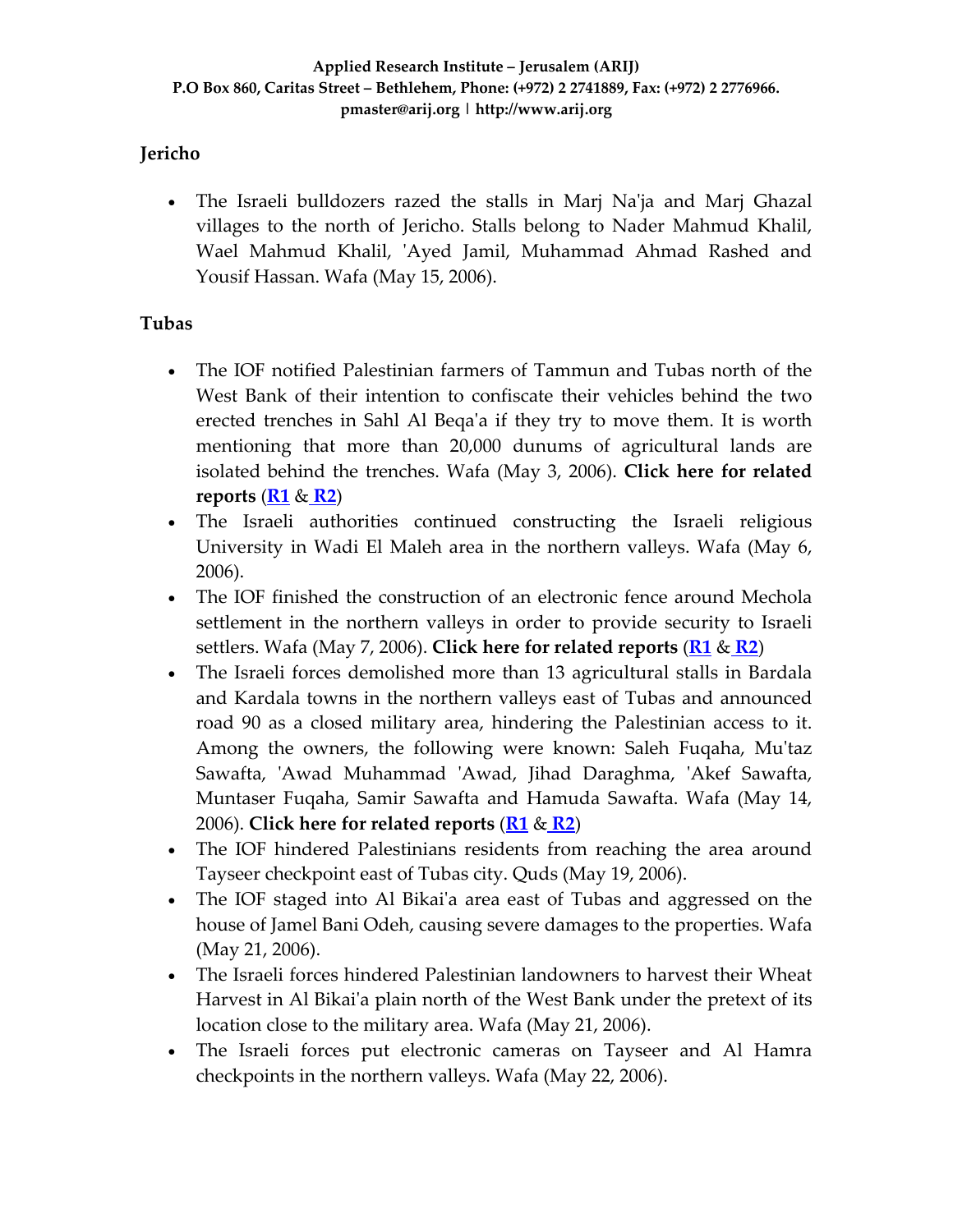- Settlers of Rotem settlement continued hedging a pre-confiscated lands in Wadi El Maleh area with barbed wires in order to attach it to the settlement borders. Wafa (May 25, 2006). **Click here for related reports** (**[R1](http://www.poica.org/editor/case_studies/view.php?recordID=654)** & **[R2](http://www.poica.org/editor/case_studies/view.php?recordID=745)**)
- Expansion colonial activities are taking place in Begaʹot settlement east of Tubas city north of the West Bank. Wafa (May 27, 2006).

# **Qalqilyia**

- The IOF hindered Palestinian landowners in Kfar Qadum village east of Qalqiliya from accessing their lands planted with Wheat and Barely under the pretext of not having permits. Wafa (May 2, 2006).
- The Israeli Supreme Court endorsed the constructing of part of the Segregation Wall in south of Qalqiliya city which contains the two settlements of Beit Arye and Ofarim and isolating 3900 dunums of lands owned by residents of **ʹ[Aboud](http://www.poica.org/editor/case_studies/view.php?recordID=604) village**. As a result, 1100 Olive trees will be uprooted due to this violation. Arabs48 (May 22, 2006). **See Map of ʹAboud**

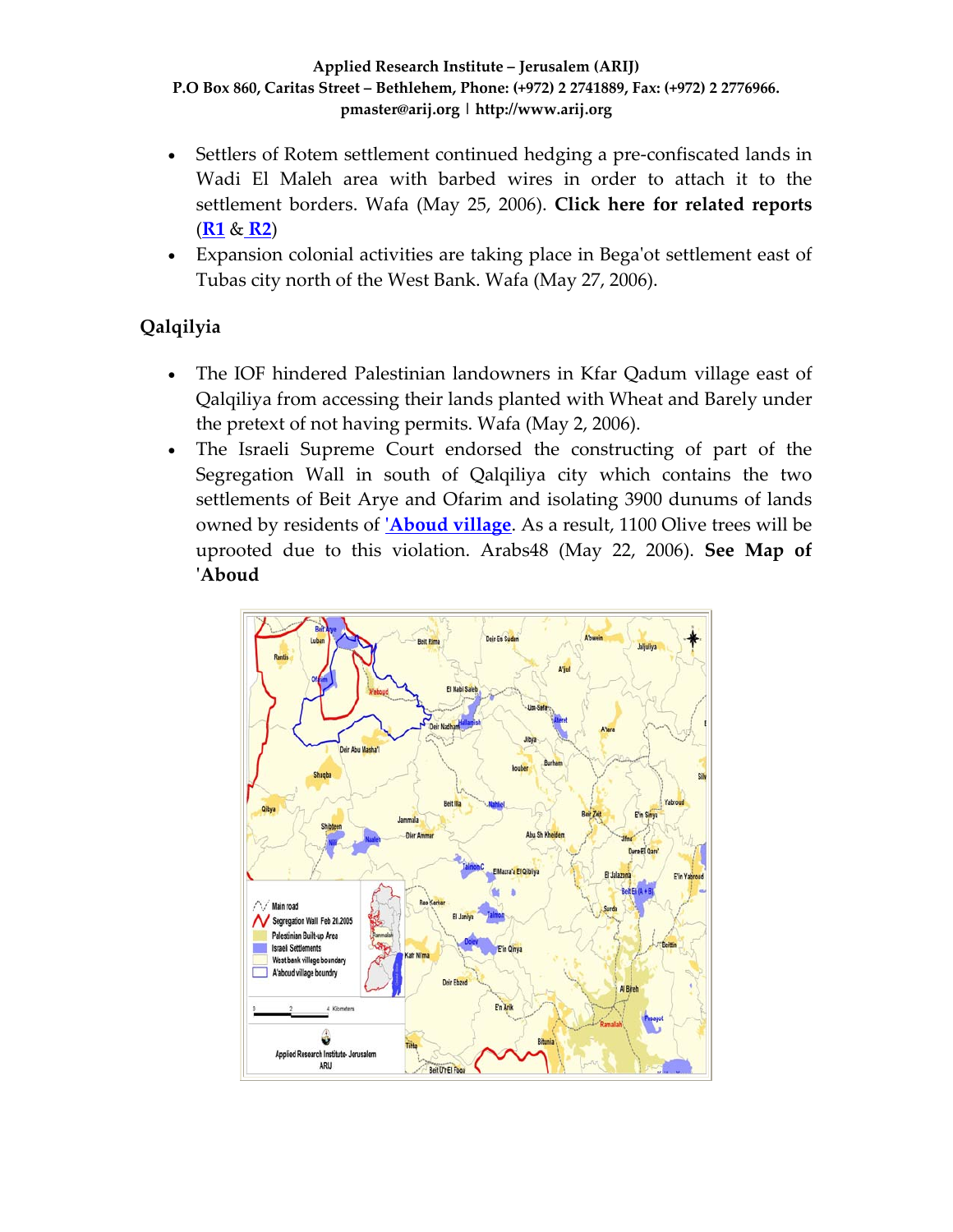• The Israeli bulldozers demolished a 150 m<sup>2</sup> building owned by Salem 'Abed Allah 'Abbas, a 150m wall owned by Hakam Abu Tabakh and a 75 m² barrack which belong to Muhammad Mehasin in Al Fandaq village east of Qalqiliya. Wafa (May 24, 2006).

### **Hebron**

- The Israeli authorities issued three military orders in Hebron Governorate to demolish 2 houses under the pretext of being unlicensed and confiscate lands; the first house has an area of 150 m² and belongs to Issa Hassan 'Abed Al Hamid Al Jabarin in Sa'er town ; while the second house has an area of 240 m² (agricultural barracks) and is owned by Ismaʹil Jamal Hamed Al Rajaby; whereby, the last military order states the confiscation of 7 dunums of lands from Al Samuʹ town in order to establish a new military base in Ghwan Al Fawqa area. Lands belong to Muhammad ʹAtta Allah Dahdulan, Muhammad Ahmad Abu ʹAwad, Othman Odeh Al Mahariq, 'Abed El Fatah Musa Al Mahariq and Bajes 'Ayesh Al Badarin. Wafa (May 3, 2006).
- The IOF took over several numbers of commercial stores in Hebron city which belong to 'Ali Al Qawasmy after forcing the owner and the workers to evacuate the stores under the threat of weapons. The stores were turned into military posts. Wafa (May 4, 2005).
- The Israeli Supreme Court agreed on evacuating 20 Israeli settlers from a pre‐occupied house (consists of three floors) in Hebron city after claming their ownership of the house. Quds (May 5, 2006).
- The IOF issued an order to close the Ibrahimi Mosque in Hebron city and hindered Palestinain residents from accessing it after announcing the area as closed military area. Wafa (May 7, 2006).
- The Israeli settlers uprooted 70 Olive seedlings owned by Khalil Hlahleh in Al Samuʹ village south of Hebron, causing severe damages. Quds (May 9, 2006).
- The Israeli authorities handed resident Rateb Muhammad Ibrahim Badawy in Halhul town north of Hebron city military warning to demolish his two‐storey house (300 m²) under the pretext of not having building permits. Wafa (May 9, 2006).
- The Israeli settlers of Ramat Yesha' in Hebron transferred the preconfiscated three dunums of lands of Abu Haykal to a theme park after being used as a military base. Quds (May 12, 2006).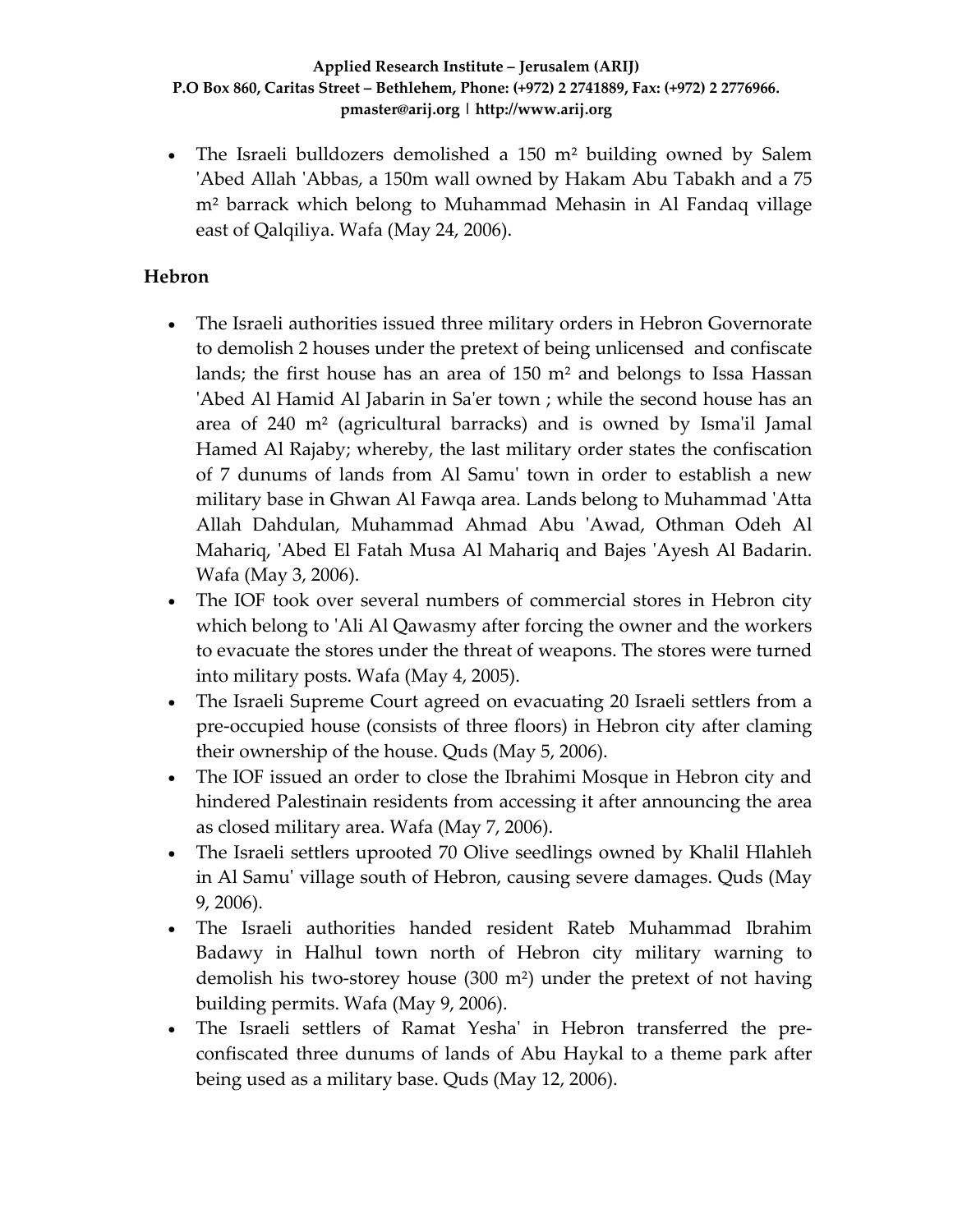- The Israeli forces handed resident Musa ʹAbed El Hamid Abu Sbeih from Yatta town south of Hebron city military order to stop constructing his 100 m² house preparing it for demolition. Wafa (May 13, 2006).
- The Israeli Civil Administration posted demolition orders 1o 18 buildings in the Moʹan Farm outpost south of Hebron Mountain. Haaretz (May 31, 2006).
- The Israeli authorities handed residents Mu'tasim Hassan Ibrahim Abu 'Ayash, Essam Abu 'Ayash, Marwan Musa Hussein 'Alkam and Khaled Muhammad Al ʹAlama military warnings to stop the construction in their houses in Beit Ummar town north of Hebron city, preparing them for demolition under the pretext of being unlicensed. Wafa (May 14, 2006).
- The Israeli Chief Commander of the West Bank issued military order number (5766‐ 2006) to construct iron bridges and ant‐bullet sheets inside the Ibrahimi Mosque in Hebron city for security reasons. Quds (May 17, 2006).
- The Israeli settlers of Beit 'Ain aggressed on the agricultural lands in Beit Ummar town and destroyed the agricultural crops which belong to Muhammad ʹAbed El Hamed Al Selaiby. Wafa (May 20, 2006).
- The Israeli settlers of La Sefer east of Yatta town south of Hebron city destroyed the tents and barracks owned by Ibrahim Abu Qbeita, causing severe damages to the properties. Wafa (May 21, 2006).
- A report issued by Hebron's Governorate agricultural department showed that the total number of dunums confiscated to construct the Segregation Wall in Hebron governorate reached to 6191 excluding Dura town and the nearby villages; whereby, the uprooted trees reached to 23354 trees mostly Olives, Almonds and field crops. Wafa (May 23, 2006).
- The Israeli troops took over the house of Maher 'Abed Ghannam in Dura town and turned it into military post. Wafa (May 24, 2006).
- The IOF demolished the 600 m<sup>2</sup> barracks and some commercial buildings in Beit Ummar town north of Hebron city under the pretext of being unlicensed. Properties belong to Habes Shehda ʹAbed El ʹAziz Al ʹAlama and Ayman Muhammad Mafdy Al 'Alama with estimated losses of NIS 100,000. Wafa (May 25, 2006).
- Israel will enlarge the Israeli settlement enclaves in Hebron city and include them within Israelʹs Final borders. The Israeli neighborhoods in Hebron will be connected to the nearby settlement of Qiryat Arbaʹ while the the two remaining communities will be included in Israel. Haaretz (May 26, 2006).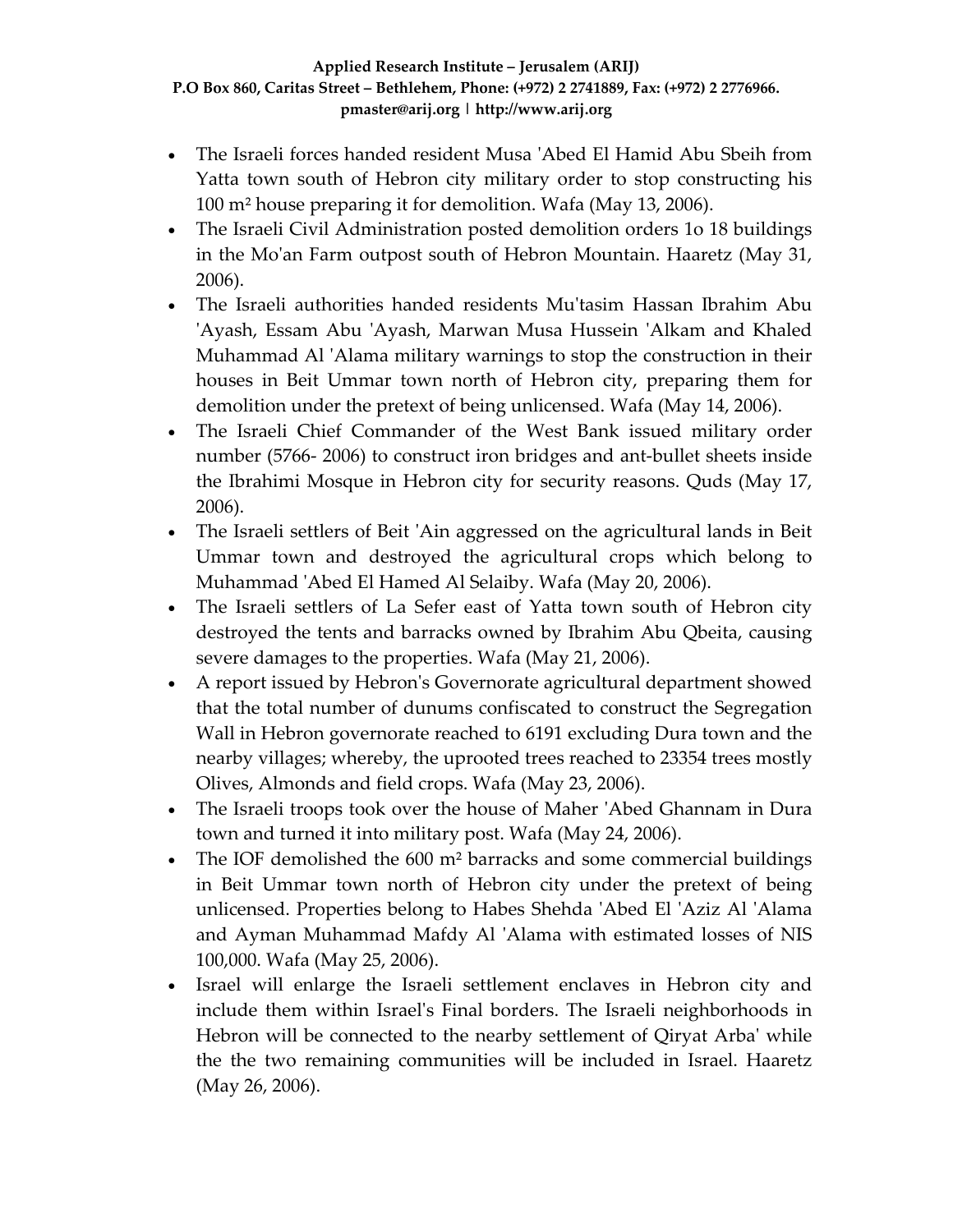• The Israeli Chief Commander of the West Bank issued Military order # (T/33/06) to confiscate more than 30 dunums of lands planted with Olives in Al Jabʹa village northwest of Hebron Governorate for the Wall process along 340 meters of land with a range of 48‐100 meters wide. Lands belong to ʹEzat Abu Latifa, Ibrahim Al Tus, ʹAli Hamdan, ʹAbed El Hamed Al Tus, the inheritance of ʹAttiya Al Tus and Mahmoud Abu Luha. Wafa (May 30, 2006).

## **Nablus**

- The Israeli forces closed the main entrance of Beita village south of Nablus city with earth mounds and hindered residents from accessing it. Quds (May 1, 2006).
- The IOF demolished the wall that surrounds Huwwara secondary School south of Nablus city. Wafa (May 2, 2006).
- The Israeli forces aggressed on tens of commercial stores in Ghernata and Suq Al Basal Streets in the old city of Nablus, causing severe damages. Quds (May 9, 2006).
- The Israeli settlers of Bracha outpost broke into a Palestinian owned quarry in Huwwara village in Nablus and set fire into several numbers of caravans. Arabs48 (May 12, 2006).
- The IOF handed residents of 'Asera Al Shamaliya military orders to confiscate 5 dunums and 400 meters of lands located on blocks 28, 46, 42, 50, 900 and 0 (road) which belong to Amna ʹAbed Allah Sawalha, Kamil Yousif Hassan Sawalha, ʹAbed El Latif Yousif Hassan Sawalha, Ahmad ʹAbed Allah Yousif Jamous and Wafiq Fatouh Hamdan Fatouh. Wafa (May 22, 2006).
- The IOF constructed new Iron Gate at Huwwara checkpoint south of Nablus city. Wafa (May 22, 2006).
- The Israeli forces continued taking over the three houses of Higazi Reziq, Najeeb Khdair and Maher Sameh ʹAbed El Jalil in Beita village south of Nablus city. Wafa (May 28, 2006).
- The Israeli Supreme Court approved the resumption of wall constructions around the settlement of Shavei Shomron despite petitions filed against it by Palestinian residents and land owners. The construction of the Wall would penetrate deep into the Palestinian land and would confiscate 53 dunums of it and uproot 350 olive trees. Arabs48 (May 31, 2006).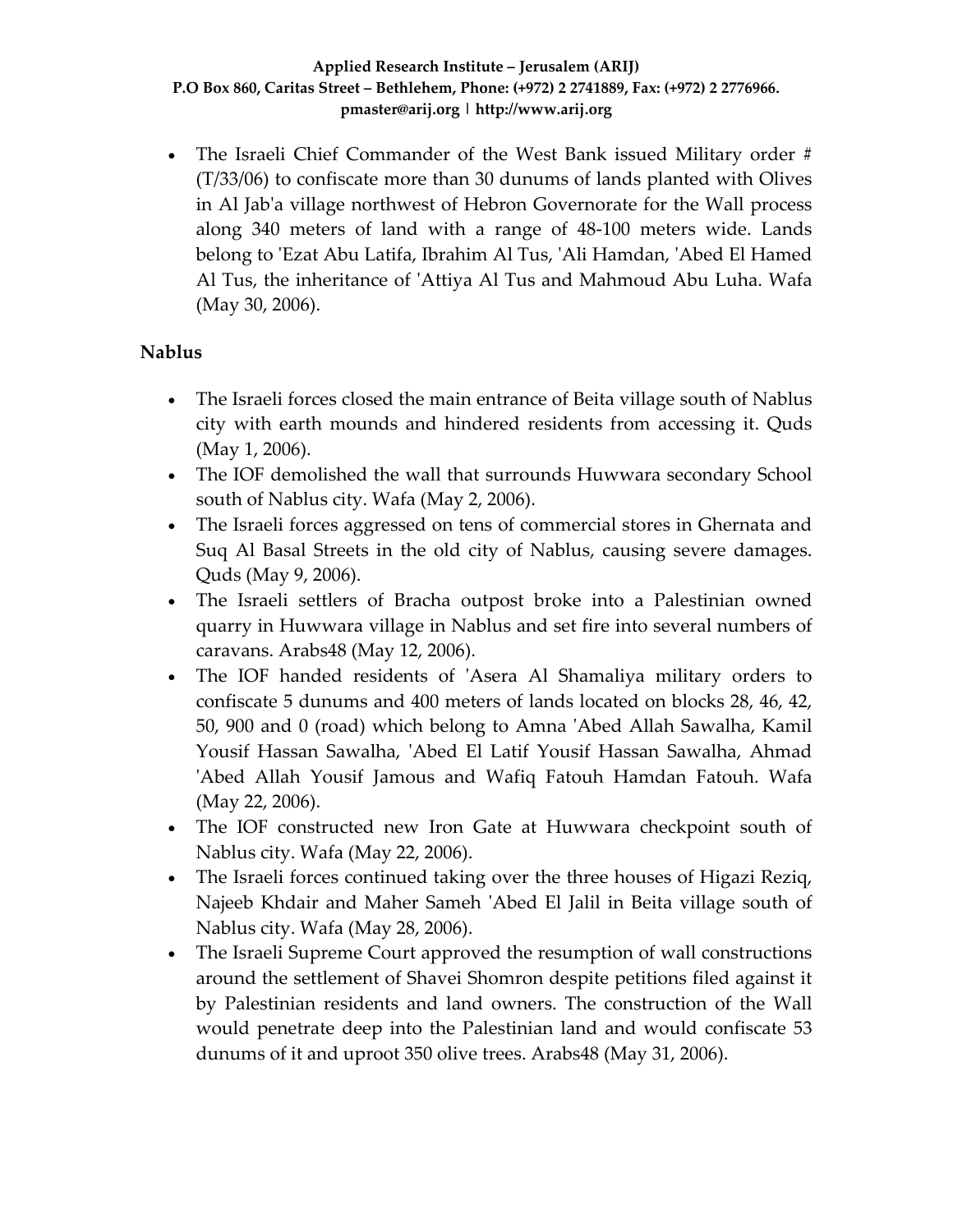## **Tulkarem**

- The IOF uprooted 30 Olive and 25 Fig trees owned by Rabah El Din Zeidan in Ramin village east of Tulkarm, causing severe damages. Wafa (May 7, 2006).
- The Israeli authorities handed the village council of **[Khirbet](http://www.poica.org/editor/case_studies/view.php?recordID=693) Jubara** south of Tulkarm military warning to stop the construction of the new elementary school in the area under the pretext of being built in Area C (under the full Israeli control) and being build without permits. Wafa (May 12, 2006).**See Map of Jubara Village**



## **Gaza**

- The Israeli bulldozers uprooted hundreds of Olive and Almond trees planted into 10 dunums of lands east of Al Qarara town south of the Gaza Strip. Lands belong to Jumʹa and ʹAbed Rabou Al Sumary. In addition the IOF constructed several numbers of military towers along the eastern borders. Wafa (May 11, 2006).
- The IOF constructed new military base in ʹAbasan Al Kabera town east of Khan Yunis governorate. Wafa (May 27, 2006).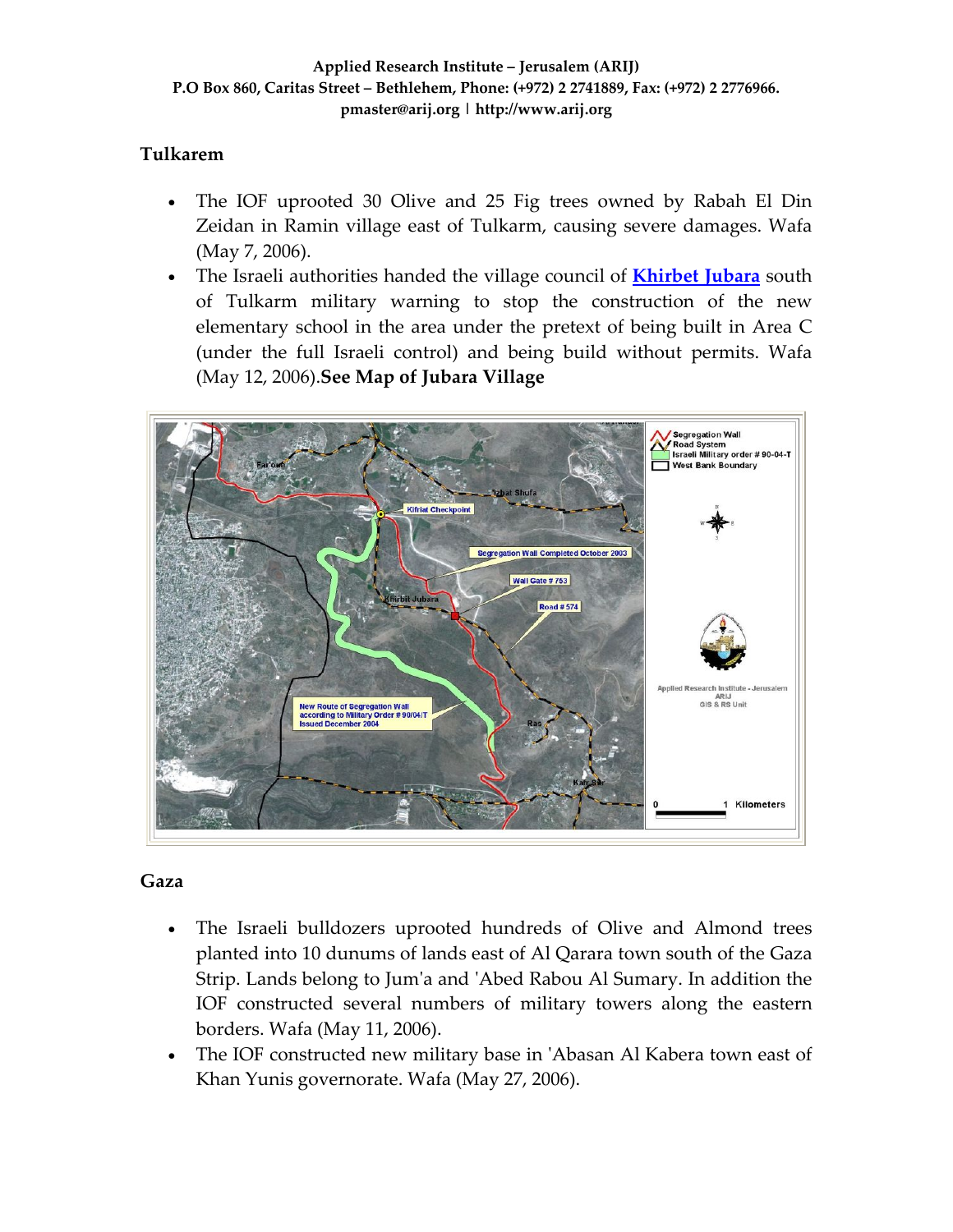### **Others**

- Hundreds of houses are threatened of demolition in Jesr Al Zarqa village under the pretext of being unlicensed. Arabs48 (May 2, 2006).
- The Israeli settlers aggressed on Al Manshiya Mosque in Akko city, causing severe damages to the properties. Quds (May 3, 2006).
- The Israeli Supreme Court rejected the appeal handed by Palestinian residents to stop the construction of a security zone around Shave Shomron settlement north of the West Bank, which, as a result, will destroy their hundreds of Olive trees in the area. Quds (May 10, 2006).
- The Israeli bulldozers demolished three Palestinian houses under the pretext of being unlicensed in the Negev area. The houses belong to Abu Judeh and Al 'Iwedat families. Wafa (May 10, 2006).
- The Israeli Prime Minister Ehud Olmert and the Israeli Minister of Defense are planning to evacuate 6 Israeli outposts in the West Bank and they **are:**
- Ramat Gil'ad (Giv'at Hadakel) near Karne Shomron settlement
- Ma'ale Rehbam to the south of Kidummim settlement
- Giv'at Haro'eh 2 kilometers of 'Eli settlement
- Giv'at Asaf (Mizpe Asaf) to the southeast of Beit El
- Mizpe Kalesh to the west of Nigohot settlement
- Mizpe Yizhar (Giv'at Yizhar) near Yizhar settlement. Quds (May 17, 2006)
- The Israeli Ministry of Interior demolished four houses, two commercial stores and two barracks northeast of Road # 25 in the Negev. Arabs48 (May 17, 2006).
- The Israeli Ministry of Interior handed residents of ʹArab Al Zayada north of Rahat city military warnings to demolish 15 houses under the pretext of not being licensed. Arabs48+ Quds (May 18, 2006).
- The Israeli Ministry of Defense agreed on expanding four Israeli settlements in the West Bank, Pisgat Zeev in Jerusalem, Bittar Illit (to be expanded on 400 dunums of lands) in Bethlehem, Oranit in Qalqilyia and and Maskyiot in the Jordan Valley. Arabs48 (May 21, 2006).
- The Israeli authorities delayed the evacuation of 'Ali Muhammad Shahen in ʹAkko city for 10 days. Wafa (May 23, 2006).
- The Israeli Ministry of Interior demolished three houses owned by Al Omrany family in Abu Talul village in the Negev, claiming that they were built without licenses. Arabs48 (May 24, 2006).